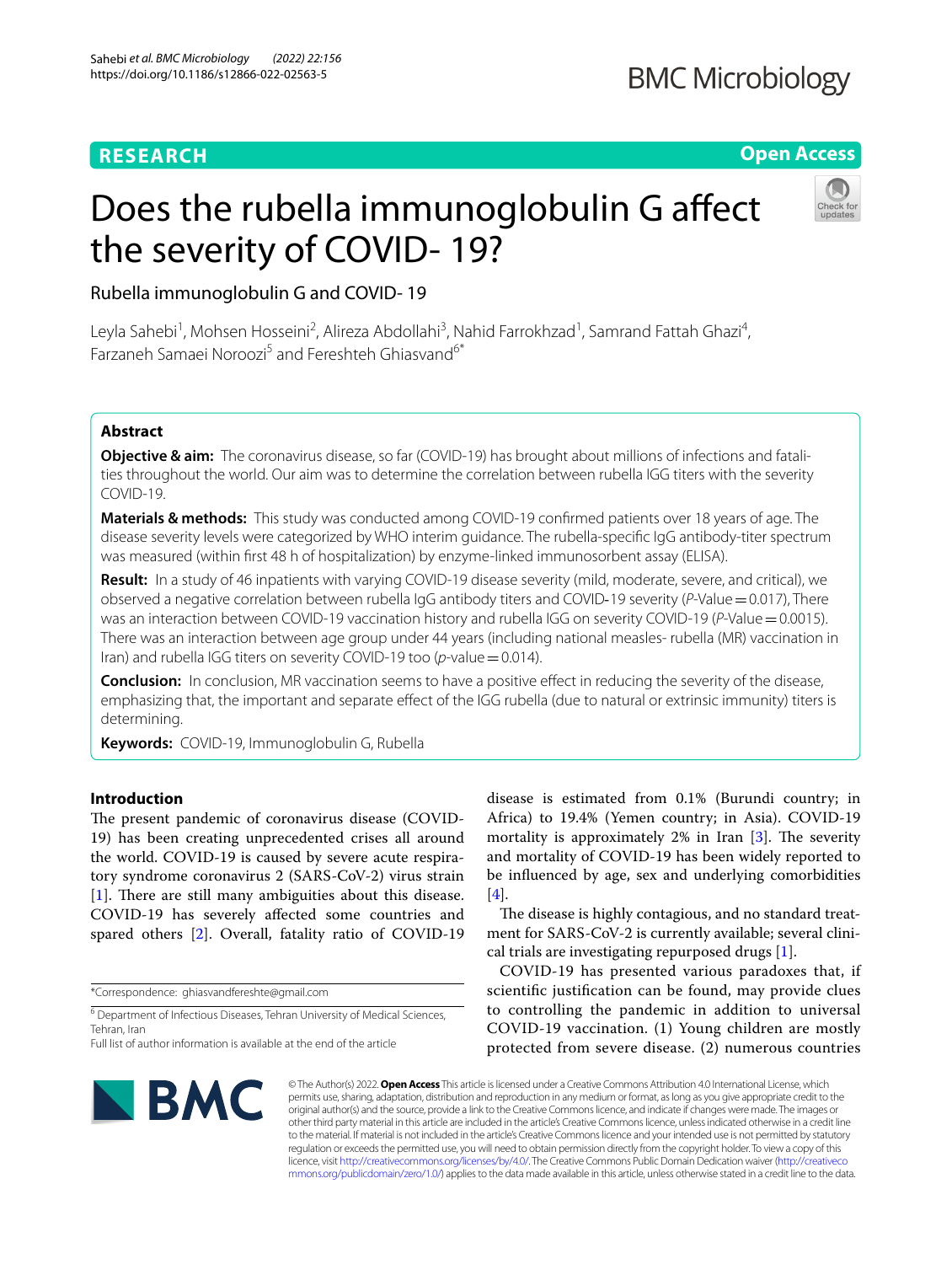have less than 1% mortality (as New-Zealand, Maldives, Qatar, Singapore, Norway, Cuba …) (3) lots of people, despite prolonged close contact with infected patients, never test positive and, (4) nearly 50% of people who test positive for COVID-19 are asymptomatic (5).

Some researchers have theorized that the measlesmumps-rubella (MMR) vaccine may play a decisive role in these disparities  $[1, 5-10]$  $[1, 5-10]$  $[1, 5-10]$  $[1, 5-10]$  $[1, 5-10]$ . There are reports that appear to suggest that several currently available vaccines (including polio, Haemophilus infuenzae type-B, MMR, and pneumococcal) may offer significant protection against COVID-19 via a nonspecific immunity  $[8, 8]$  $[8, 8]$ [11,](#page-8-7) [12\]](#page-8-8). However, these fndings may actually be refecting a response to MMR vaccination, which is often administered in conjunction with others [[5](#page-8-4), [9,](#page-8-9) [13\]](#page-8-10).

The MMR vaccine was introduced in 1971. It was most commonly given as a single vaccination from 1971–1978 and two -dose vaccinations of 1979. Tus, most people 42–49 years would likely have had at least one MMR vaccination and those 41 years and younger two MMR vaccinations. This vaccine history may be a probable reason for a COVID-19 death rate pivot point close to age 50. The fact that people aged  $40-49$  has a marginally higher death rate than those under 40, may be due to the fact that they have received only a single (measles-rubella containing vaccines) MRCV dose [[14](#page-8-11)]. It seems that countries with vaccination programs established in recent decades( like Italy, France, and United kingdom) appear to show the lowest incidence of death from COVID-19 [\[14](#page-8-11)] National measles–rubella vaccination campaign was performed in December 2003 in Iran on aged 5–25 years (people under 44 years old at the end of 2021 [[15\]](#page-8-12).

In general, researchers have had diferent views on the relationship between MRCV and COVID -19 disease; some of them have mentioned the cumulative and nonspecific effect of vaccines reduces the severity of the disease [[1,](#page-8-0) [11,](#page-8-7) [16](#page-8-13), [17\]](#page-8-14).

Some others have documented the independent efect of a specifc vaccine such as measles, mumps or rubella or even bacille Calmette-Guerin (BCG) on severity and fatality of COVID-19 disease  $[5, 17-20]$  $[5, 17-20]$  $[5, 17-20]$ , and some other researchers have generally rejected the efect of live vaccines other than the specific COVID-19 vaccine  $[21-23]$  $[21-23]$ .

There are many ambiguities in this regard, while so far the majority of limited studies have evaluated the efectiveness of the MRCV, identifying the immune pattern (nonspecifc or specifc) created against to Coronavirus, and its use in disease management can help eliminate the disease.

In this study, we aimed to investigate the correlation between rubella immunoglobulin G (IGG) titer and the severity of COVID-19 disease and role of COVID-19 vaccine in this correlation regardless of MRCV history.

#### **Method**

This was a cross-sectional study and sampling was conducted prospectively, from September, 2021, to December, 2021. All patients were recruited from Imam Khomeini Hospital complex (IKHC) Tehran (capital of Iran).Informed consent was obtained from all subjects. This study was approved by the Ethics Committee (IR. TUMS.IKHC.REC.1400.112). All methods were performed in accordance with the declarations of Helsinki.

The target sample size of 46 was calculated assuming a 0.42 correlation between rubella IGG titer and COVID-19 severity, 5% probability of type I error, and 20% probability of type II error. (Based on the proportional allocation method; 10 patients from intensive care units (ICU) and 36 patients from Corona ward were selected.

All patients over 18 years of age whose COVID- 19 disease were confrmed by real-time polymerase chain reaction (RT-PCR) or by chest computerized tomography (CT) (diagnosed according to WHO interim guidance) were included to the study. Exclusion criteria were those who were unwilling to participate in study. Demographic information (age, gender, smoking history), clinical (included history of chronic disease (Chronic Obstructive Pulmonary Disease (COPD), asthma, Cardiovascular Diseases (CVD), renal disease, hypertension, diabetes, malignancies, and immunodefciency), para-clinical characteristics (Red Blood Cell (RBC), Hemoglobin(HB), Hematocrit (HCT), White Blood Cell (WBC), Platelet, Erythrocyte Sedimentation Rate(ESR), C-Reactive Protein(CRP), Aspartate Aminotransferase (AST), Alanine Aminotransferase(ALT), Creatine (Cr), lactate dehydrogenase(LDH), Creatine Phosphokinase (CPK), Troponin,and Ddimer), Immunoglobulin G (IGG) rubella (within frst 48 h of hospitalization, the history of COVID-19 vaccination and clinical symptoms and hospitalization outcome of COVID-19 were documented. The rubella-specific IgG antibody-titer spectrum was measured by enzyme-linked immunosorbent assay (ELISA). (The measurement was performed by an experienced technician and a device) The disease severity levels were as follows: mild COVID-19 defned as symptomatic disease without evidence of viral pneumonia or hypoxia, moderate COVID-19 defned as clinical signs of pneumonia (fever(> 38° C), cough, dyspnea, fast breathing),  $SpO<sub>2</sub>$  between 90 and 93%, on room air and pulmonary involvement less than 50%. Severe COVID-19 defned as clinical signs of pneumonia (fever, cough, dyspnea, and fast breathing plus 1 of the following: respiratory rate > 30 breaths per minute,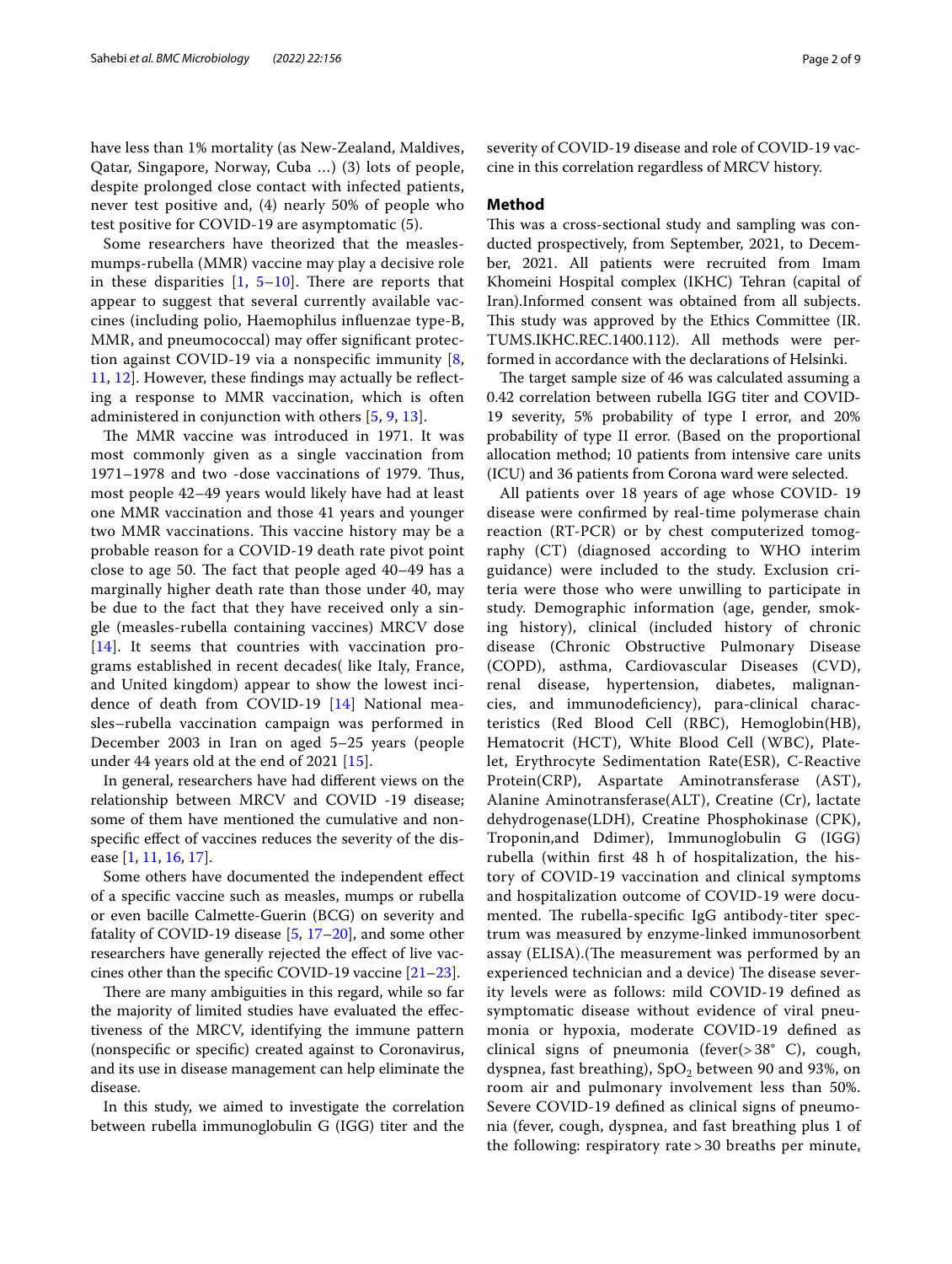severe respiratory distress, SpO2 < 90% on room air, or pulmonary involvement more than 50% of the lung in CT scan. Critical COVID-19 is defned as presence of at least one of the following: the onset of symptoms of respiratory failure despite non-invasive oxygen therapy, septic shock, and multiple organ dysfunctions [[24\]](#page-8-18).

Analysis: Descriptive data were presented as mean  $(\pm SD)$  for normally distributed continuous variables and as median  $(\pm IQR)$  for non-normally distributed data. Categorical variables were presented as percentages. Spearman correlation was tested for association in nonparametric variables. Multiple ordinal regression analysis was modeled for determination of interaction between variables. Two and multiple (more than two) independent samples were tested by the Mann Whitney u test and Kruskal–Wallis rank-sum test respectively. The  $\chi^2$  test was performed to compare count data. A 2-tailed value of *P*<0.05 was considered statistically signifcant. All statistical analyses were performed using SPSS version 20 (SPSS, Chicago, IL).

#### **Result**

Among the 46 patients with confrmed COVID-19 positive, the mean age (SD) was 50.78 (16.02) years and 19 out of the 46 patients (41.3%) were male. Of the 46 patients, 23 cases had comorbidities, including 14 hypertension (30.4%), 8 heart failure (17.4%), 6 diabetes mellitus  $(13.0\%)$ , and one cancer  $(2.2\%)$ . The most common clinical symptoms of COVID- 19 were cough (63.0%), dyspnea (54.3%) and weakness (60.9%) respectively. Frequency (%) of oxygen therapy, needed intubation, and ventilation was 35(76.5%), 2(4.3%), and 2(4.3%), respectively (Table [1\)](#page-3-0).

Totally 50.0% (23/46) of patients had history of COVID-19 vaccination. Booster dose of vaccination was 13.6%. The average  $(SD)$  of the last dose of vaccination was 5.35 (1.35) months (range $=2-5$  months). The prescribed vaccine brand names were Sinopharm's BBIBP-CorV (14/44), Gamaleya's Sputnik V (2/44), Oxford-AstraZeneca's ChAdOx1/AZD1222 (2/44) and COVIran Barekat $(3/44)$ . The brand of vaccine was not recorded in 2 patients.

The basic, clinical and para-clinical characteristics of the subjects are shown in Table [1](#page-3-0). COVID‐19 severity was categorized as, mild (6/46, 13.0%), moderate (13/46, 28.3%), severe (23/46, 50%), and critical (4/46, 8.7%). Mortality in our study population was  $2.17\%$  (1/46). (This person was an 84-year-old man with no underlying disease, with a history of two doses of Oxford-AstraZeneca's ChAdOx1/AZD1222 (The booster dose was injected 5 months before hospitalization) with SPO2 equal to 72 and rubella IGG equal to 10 AU/ml).

Within the frst 48 h after the hospitalization, the mean (SD) and median (IQR) of rubella IgG level in patients were 76.95(72.17) and 39.95(135) AU/ml respectively.

A moderate inverse correlation was observed between the severity of COVID- 19 and rubella IGG levels. (Spearman's rho Correlation Coefficient =  $-0.365$ , *P*-value=0.018) (Fig. [1](#page-4-0)). Also a moderate inverse correlation was found between SPO<sub>2</sub> (%) level (<94 and  $\geq$  94) and rubella IGG levels. (Spearman's rho Correlation Coefficient =  $-0.365$ , *P*-value = 0.018).

We compared rubella IGG levels in the vaccinated and non-vaccinated groups. No statistically signifcant diference was observed between the two variables (Z Mann–Whitney  $U = -0.224$ , *P*-Value = 0.823). There was also no statistically signifcant diference between number vaccine dose (0, 1dose and 2 doses) and rubella IGG titer ( $X^2$  in Kruskal Wallis test = 5.4, *P*-Value = 0.067). We also analyzed correlation between severity of COVID-19 and rubella IGG separately in vaccinated and non- vaccinated groups. There was strong correlation between severity of COVID-19 and rubella IGG in vaccinated group ( $r = -0.615$ ,  $P$ -Value  $= 0.002$ ) (Fig. [2\)](#page-5-0), but there was no signifcant correlation between severity of COVID-19 and rubella IGG in non-vaccinated group(*r*=-0.06, *P*-Value=0.797).

There was a statistically significant difference between the median rubella IGG titer in the two age groups (equal and under 43 years and over 43 years (median  $(IQR) = 122(134)$ , and 22.1 (88.0) respectively). The interaction between rubella IGG and COVID-19 vaccination history on severity of COVID- 19 was tested by multiple ordinal regression. There was an interaction between COVID-19 vaccinations (having vaccination) and IGG rubella titer on severity COVID-19. (*P*-Value for model fitting = 0.007, B = -0.018, *P*-Value = 0.03) (Table [2](#page-5-1)).

The median distribution of rubella IGG level, based on diferent severities of the COVID-19 disease and separately for vaccinated and unvaccinated groups, can be seen in Fig. [3.](#page-6-0)

We found inverse correlation between age, systolic blood pressure, ESR, platelet, and Cr with rubella IGG (*r* = -0.47, *P*-Value < 0.001; *r* = -0.42,<br>*P*-Value = 0.007; *r* -0.32, *P*-Value = 0.034; and  $P-Value = 0.034;$  $r = -0.312$ , *P*-Value = 0.042 respectively). But RBC and rubella IGG had positive correlation  $(r=0.318,$  $P$ -Value = 0.038). In the vaccinated group, variables of age, Cr, and LDH had inverse correlation with rubella IGG (*r* = -0.67, *P*-Value < 0.001; *r* = -0.504, *P*-Value = 0.02; and  $r = -0.486$ , *P*-Value = 0.048 respectively). In the unvaccinated group, systolic blood pressure, and ESR had inverse, and LDH had positive correlation with rubella IGG titers( $r = -0.55$ ;<br> $P$ -Value = 0.015;  $r = -0.535$ ,  $P$ -Value = 0.027; and  $P-Value = 0.015;$   $r = -0.535,$   $P-Value = 0.027;$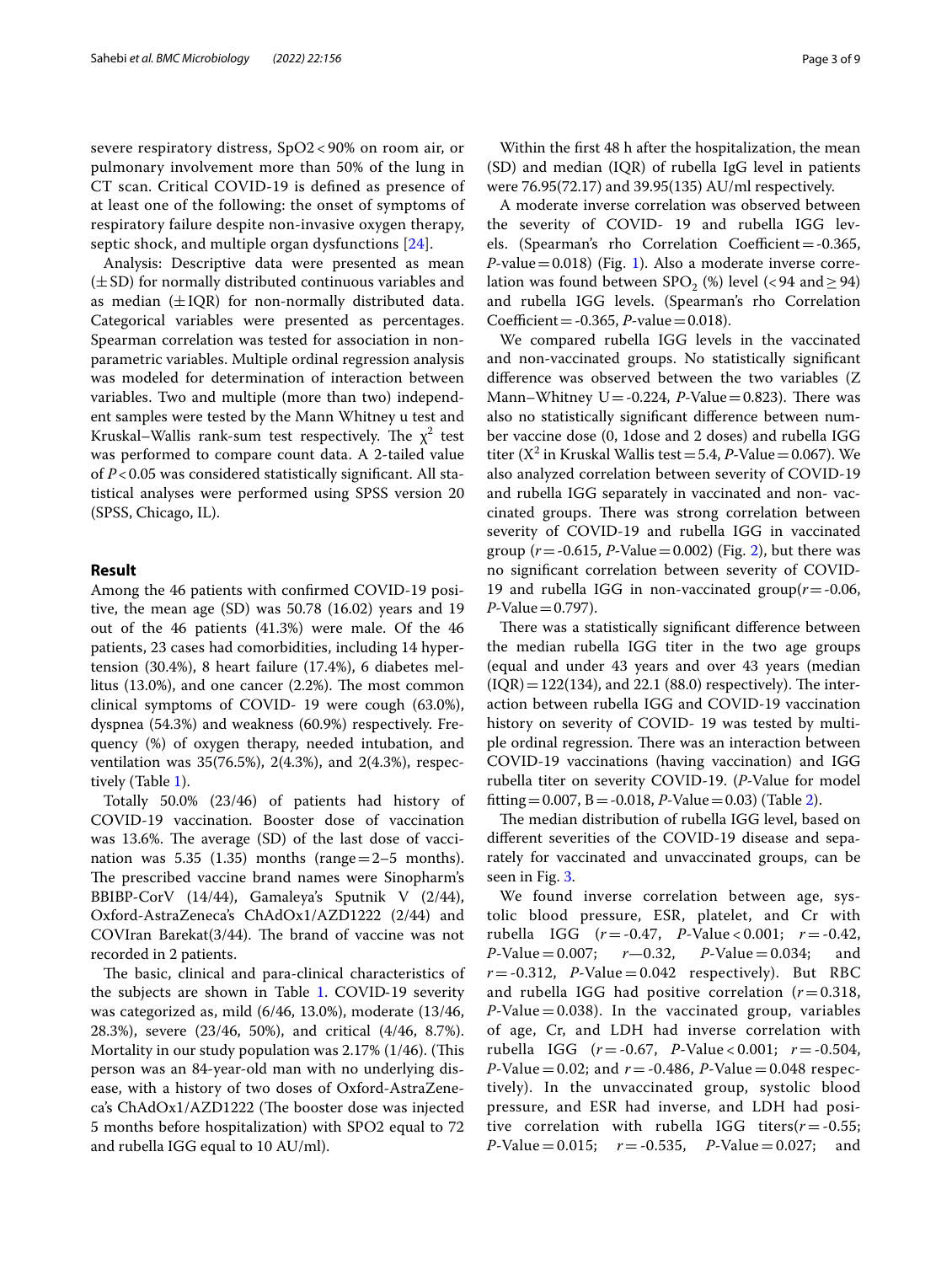| <b>Variables</b>               | <b>Cofactors</b>                 | n(%)         | <b>Variables</b>                                 | Cofactors                     | n (%)           |
|--------------------------------|----------------------------------|--------------|--------------------------------------------------|-------------------------------|-----------------|
| Age (years) Mean, SD           |                                  | 50.78(16.02) | Biochemical parameters collected on              | $WBC mean \pm SD$             | 9.17(5.3)       |
| Gender                         | Male                             | 19(41.3)     | the day of admission, mean $\pm$ SD <sup>d</sup> | $RBC mean \pm SD$             | 4.61(0.93)      |
|                                | Female                           | 27(58.7)     |                                                  | $HB$ mean $\pm$ SD            | 12.73(1.96)     |
| Inpatient ward                 | COVID ward                       | 36(78.3)     |                                                  | $HCT$ mean $\pm$ SD           | 38.23(4.85)     |
|                                | ICU                              | 10(21.4)     |                                                  | platelet $mean \pm SD$        | 240.48(118.9)   |
| COVID vaccination <sup>a</sup> | Yes                              | 23(50.0)     |                                                  | $ESR$ mean $\pm$ SD           | 52.03(25.05)    |
|                                | No                               | 23(50.0)     |                                                  | $CRP$ mean $\pm$ SD           | 81.16(51.15)    |
| Smoking history                | Yes                              | 2(4.3)       |                                                  | $AST mean \pm SD$             | 54.11(36.35)    |
|                                | <b>No</b>                        | 44(95.7)     |                                                  | $ALT$ mean $\pm$ SD           | 55.91(59.78)    |
| Medical history                | Hypertension                     | 14(30.4)     |                                                  | $Cr$ mean $\pm$ SD            | 0.95(0.39)      |
|                                | Heart failure                    | 8(17.4)      |                                                  | $LDH$ mean $\pm$ SD           | 719.09(254.9)   |
|                                | Diabetes mellitus                | 6(13.0)      |                                                  | $CPK$ mean $\pm$ SD           | 230.04(342.8)   |
|                                | Immuno-deficiency <sup>b</sup>   | 2(4.3)       |                                                  | Troponin <i>mean</i> $\pm$ SD | 0.64(2.64)      |
|                                | Cancer                           | 1((2.2)      |                                                  | D dimer mean $\pm$ SD         | 1068.64(901.69) |
|                                | Respiratory disease <sup>c</sup> | O(0.0)       | O2saturation $mean \pm SD$                       |                               | 87.71(7.6)      |
| Clinical symptoms              | cough                            | 29(63.0)     | Temperature mean ± SD                            |                               | 36.77(0.36)     |
|                                | Weakness/Fatique                 | 28(60.9)     | Respiratory rate mean $\pm$ SD                   |                               | 19.82(5.5)      |
|                                | dyspnea                          | 25(54.3)     | Blood Pressure (systolic) mean $\pm$ SD          |                               | 11.59(1.36)     |
|                                | fever                            | 24(52.2)     | Blood Pressure(diastolic) mean $\pm$ SD          |                               | 7.14(1.1)       |
|                                | chills                           | 15(32.6)     | ventilation                                      |                               | 2(4.3%)         |
|                                | headache                         | 10(21.7)     | intubation                                       |                               | 2(4.3)          |
|                                | myalgia                          | 9(19.6)      | Oxygen therapy                                   |                               | 35(76.5)        |
|                                | Sore throat                      | 9(19.6)      | lung_involv_40                                   |                               | 8(17.4%)        |
|                                | Chest pain                       | 8(7.4)       | lung_involv_60                                   |                               | 18(39.1)        |
|                                | Nausea/Vomiting                  | 8(17.3)      | lung_involv_80                                   |                               | 14(30.4)        |
|                                | Anorexia                         | 6(13.0)      | arrhythmia                                       |                               | 1(4.3)          |
|                                | Taste disorder                   | 6(13.0)      | STT change                                       |                               | 1(17.4)         |
|                                | Olfactory disorder               | 3(6.5)       | Outcome                                          | discharge                     | 45(97.82)       |
|                                | sputum                           | 2(4.3)       |                                                  | expire                        | 1(2.17)         |
|                                | Confusion                        | 2(4.3)       |                                                  |                               |                 |
|                                | Diarrhea                         | 1(2.2)       |                                                  |                               |                 |
|                                | rhinitis                         | O(0.0)       |                                                  |                               |                 |

<span id="page-3-0"></span>**Table 1** Demographic, clinical and para clinical information of the subjects

<sup>a</sup> At least one dose

<sup>b</sup> Corticosteroid therapy, chemotherapy, radiotherapy history, and Immune Deficiency Diseases

<sup>c</sup> COPD, asthma

<sup>d</sup> *RBC* Red blood cell, *HB* Hemoglobin, *HCT* Hematocrit, *ESR* Erythrocyte sedimentation rate, *CRP* C-reactive protein, *AST* Aspartate aminotransferase, *ALT* Alanine aminotransferase, *Cr* Creatine LDH, lactate dehydrogenase, *CPK* Creatine kinase

 $r = 0.54$ , *P*-Value = 0.02 respectively). Also we found an interaction between age  $\leq$  43 years and rubella IGG titer in severity of COVID-19 (*P*-Value for model fitting = 0.04,  $B = -0.016$ , *P*-Value = 0.026). There is an interaction between birth year and rubella IGG titers on severity COVID-19 too (*P*-Value for model fitting =  $0.005$ , B =  $-0.002$ , P-Value =  $0.014$ ).

Comparison of some clinical and para-clinical factors with rubella IGG based on COVID-19 vaccination history is shown in Table [3.](#page-6-1)

#### **Discussion**

Our study is the frst study that was performed on the correlation of rubella IGG and severity of COVID-19 disease. This study showed that high IGG levels can play an important role in the development of milder COVID-19.

In this study, having COVID-19 vaccination history was not associated with rubella IGG level. However, existence of COVID-vaccination had positive accumulating effect with rubella IGG titer on reducing the severity of the COVID-19 disease. All patients reported as far as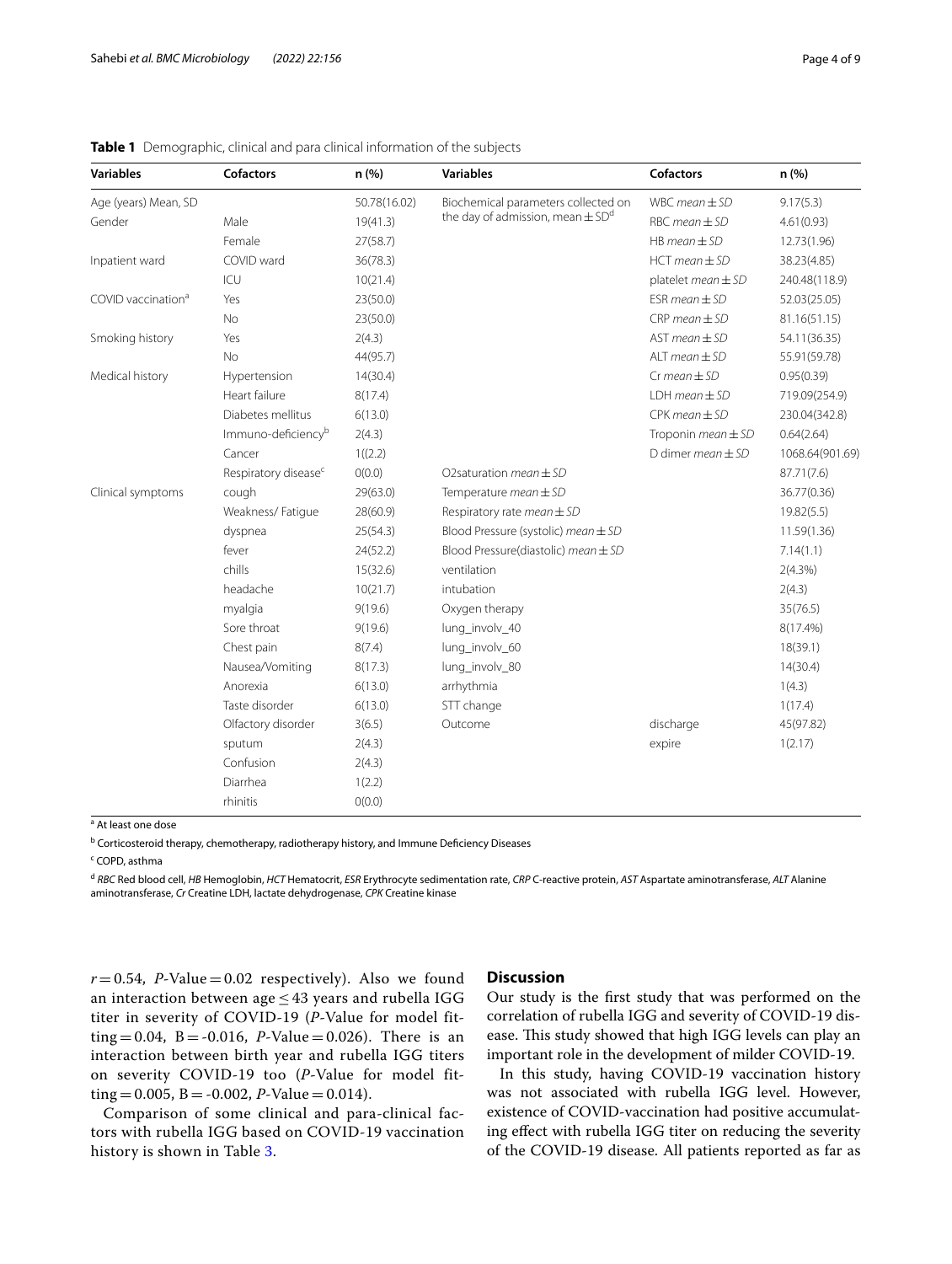

<span id="page-4-0"></span>they remember, had no history of Measles, Mumps, and Rubella (MMR) vaccination recently.

Routinely, MMR vaccination includes children 12 and 18 months and also if necessary for women who are planning to become pregnant in Iran. Furthermore, a national measles–rubella vaccination campaign was initiated in December 2003 in Iran, targeting individuals aged 5–25 years (people under 44 years old at the end of 2021) [[15\]](#page-8-12) We compared the median of rubella IGG titers in the two age groups (>43 and  $\leq$ 43 years old) and there was a huge diference in IGG rubella level between the two age groups (about 100 units). In addition, an interaction between the age group under 44 years and IGG rubella titer was detected in development of milder COVID-19. There was a positive interaction between birth year (quantitative) variable and rubella IGG on COVID-19 severity too. During aging, comorbidities with chronic diseases, and changes in the immune system increase the chance of COVID- 19 disease severity  $[25]$  $[25]$ , Therefore, the modifcation between the year of birth and the IGG rubella titer on the severity of the disease can be justifed.

Some studies have reported that the MMR vaccine may protect against or reduce the severity, hospitalization, or mortality of coronavirus disease 2019 infection [[1,](#page-8-0) [5](#page-8-4)[–10](#page-8-5)]. This theory was introduced by Gold et al. (2020), after observing that recent countries with large-scale MMR vaccination are associated with the fewest COVID-19 deaths [[14\]](#page-8-11).

SARS-CoV-2 is an encapsulated, single-stranded RNA virus, belonging to the genus *Betacoronavirus*, subgenus *Sarbecovirus*, from the family of *Coronaviridae*. Sharing approximately 80% similarity with SARS-CoV-1 and 96% similarity with bat coronavirus, the genome of SARS-CoV-2 encodes 4 structural proteins, including the spike (S), envelope (E), membrane (M), and nucleocapsid  $(NP)$ , besides other non-structural proteins  $[26]$  $[26]$ .

MMR vaccines consist of attenuated enveloped ssRNA viruses that have glycoprotein spikes, similar to SARS-CoV2. There is 32%, 31% and 33%

homology between the spike amino acid sequences of measles, mumps and rubella, respectively, with that of the SARS-CoV2 [[9\]](#page-8-9).

Researchers have proposed this theory that preexisting immunity against COVID-19 may be due to the cross-reactivity with other antigens, for example the ones resulting from previous immunizations [\[27\]](#page-8-21).

It is a theory that one or more of the MMR components may be structurally similar to SARS-CoV epitopes recognized by the immune system and may contribute to cross-immunity [\[16](#page-8-13)]. In some of studies, measles vaccine has been introduced as an important and efective factor in this cross-reactivity [[5,](#page-8-4) [17](#page-8-14), [18](#page-8-22)].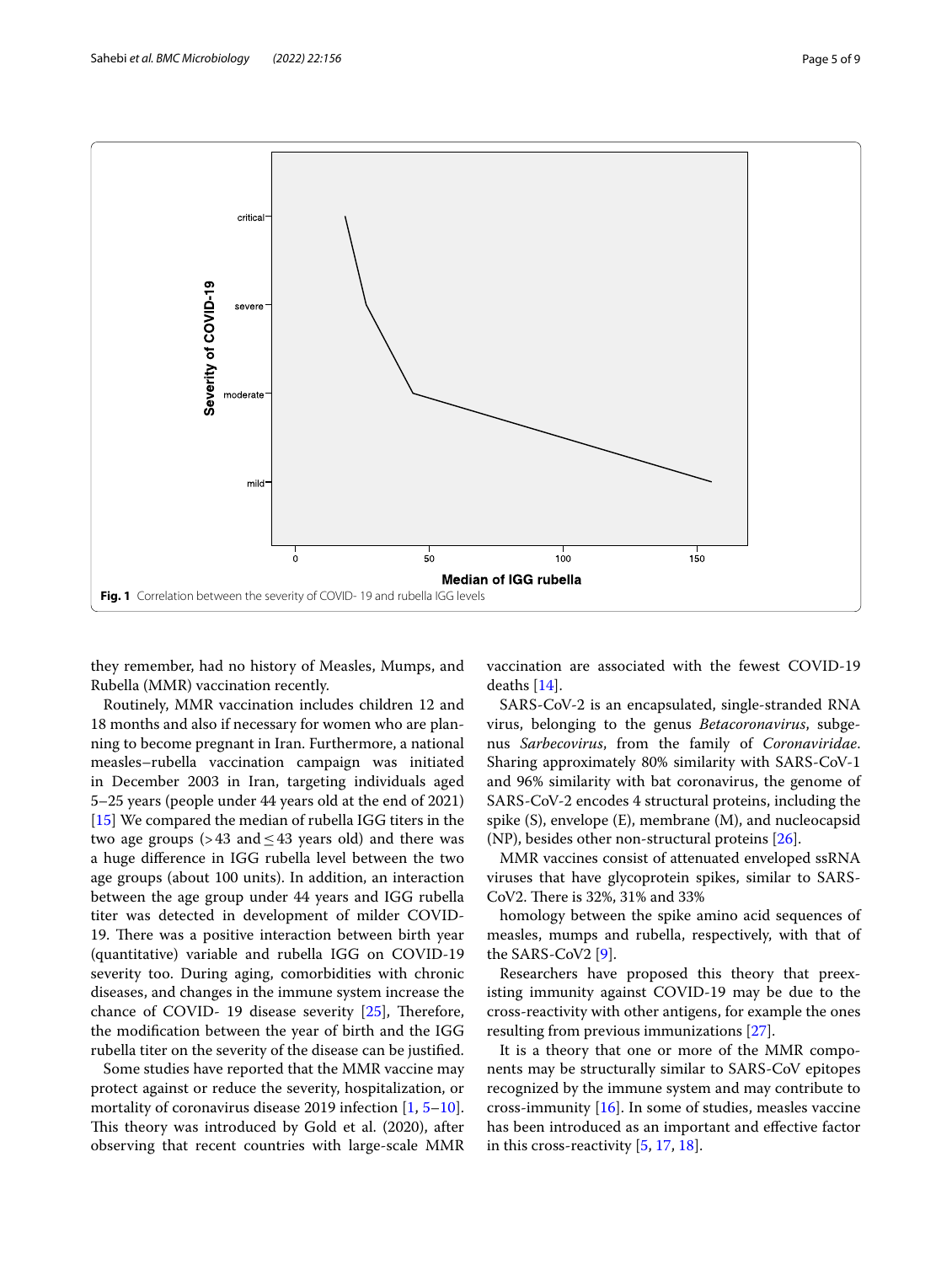

<span id="page-5-1"></span><span id="page-5-0"></span>**Table 2** Interaction between COVID-19 vaccinations (having vaccination) and IGG rubella on severity COVID-19 by ordinal regression analysis

|               | <b>Variables</b>                               |                                          | Estimate                                                                                                         | <b>Std. Error</b>        | P-Value |
|---------------|------------------------------------------------|------------------------------------------|------------------------------------------------------------------------------------------------------------------|--------------------------|---------|
| Threshold     | Severity of COVID-19                           | Mild                                     | $-3.255$                                                                                                         | .853                     | .000    |
|               |                                                | Moderate                                 | $-1.179$                                                                                                         | .627                     | .060    |
|               |                                                | Severe                                   | 2.403                                                                                                            | .871                     | .006    |
|               |                                                | Critical                                 | $\overline{\phantom{a}}$                                                                                         | $\overline{\phantom{a}}$ |         |
| <i>cation</i> | rubella IGG                                    |                                          | $-0.18$                                                                                                          | 0.006                    | 0.003   |
|               | COVID-19 vaccination                           | No                                       | $-0.426$<br>0.896<br>$\overline{\phantom{a}}$<br>$\overline{\phantom{a}}$<br>$-.001$<br>.006<br>$-0.018$<br>.006 | 0.635                    |         |
|               |                                                | yes                                      |                                                                                                                  |                          | $\sim$  |
|               | Interaction between inde-<br>pendent variables | COVID-19 vaccination (no) * rubella IGG  |                                                                                                                  |                          | .903    |
|               |                                                | COVID-19 vaccination (yes) * rubella IGG |                                                                                                                  |                          | .003    |

Hassani and colleagues (2021) reported that measles vaccination trigger those B cells cross-reactive with SARS-CoV-2 antigens leading to production of increased levels of measles-specifc IgG [[17\]](#page-8-14). Epithelial cells also carry Fc receptor on their surface that can interact with IgG and transport them for intracellular disruption of viral replication [[5](#page-8-4), [18\]](#page-8-22).

In a homologous study by Marakasova, and Baranovaa, a similarity between the receptor binding domain (RBD) of the surface glycoprotein of SARS-CoV-2 causing coronavirus disease 2019 and the measles fusion glycoprotein was found too  $[19]$  $[19]$ .

But in contrast, analysis of Klimczak et al. (2021) demonstrated that there was a statistically signifcant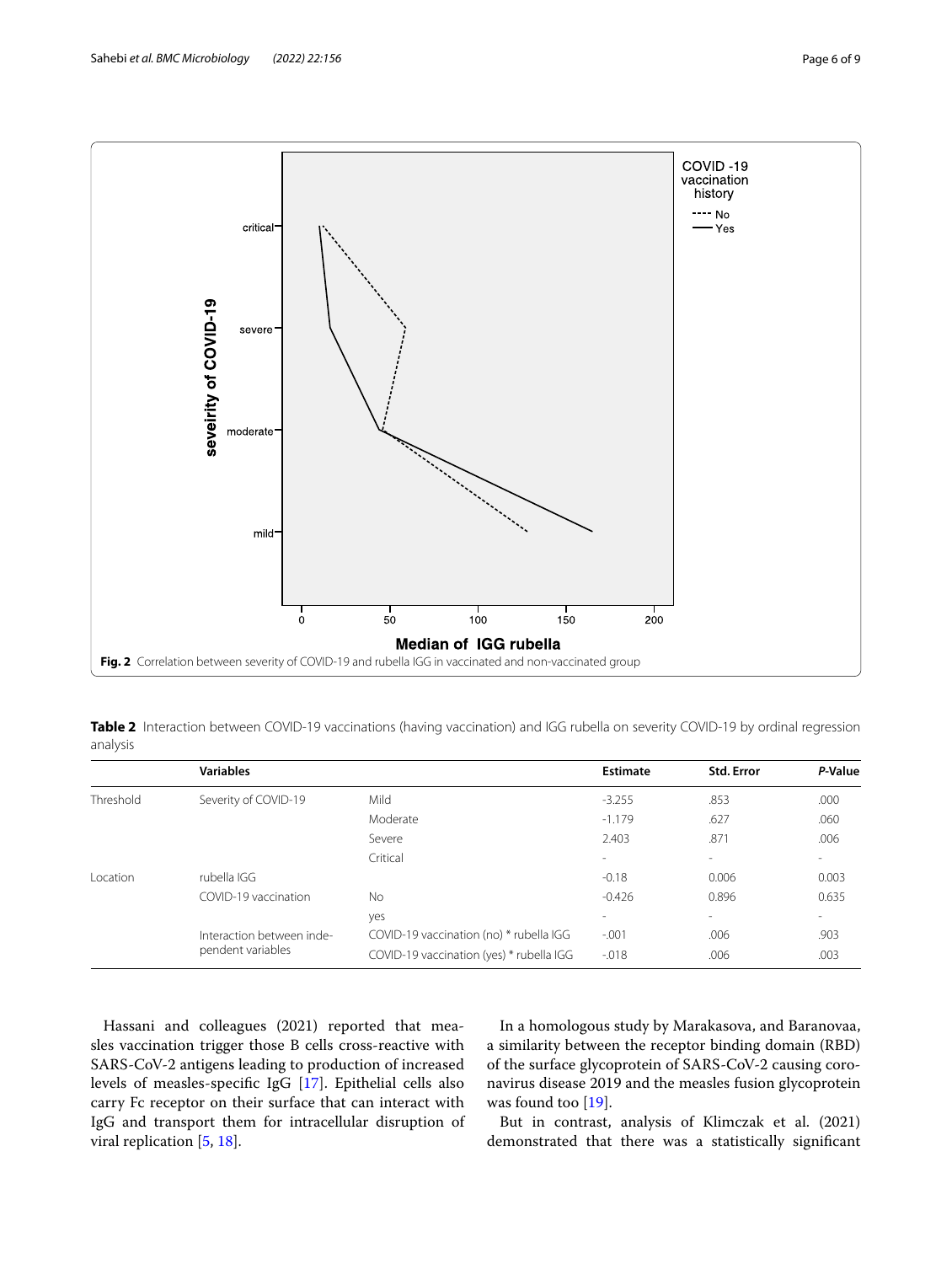



## <span id="page-6-1"></span><span id="page-6-0"></span>**Table 3** Comparison of some clinical and para clinical factors with rubella IGG based on COVID-19 vaccination history

| <b>Variables</b>           | <b>Total</b>     |              |                  | With history of COVID<br>vaccination |                 | Without history of COVID<br>vaccination |                 |
|----------------------------|------------------|--------------|------------------|--------------------------------------|-----------------|-----------------------------------------|-----------------|
|                            | Cofactors (code) | Median (IQR) | $r(P-Value)$     | Median (IQR)                         | $r(P-Value)$    | Median (IQR)                            | $r(P-value)$    |
| Gender                     | Male(1)          | 36(101)      | $-0.043(0.775)$  | 31.2(84)                             | 0.033(0.882)    | 84.5(0.144)                             | $-0.183(0.428)$ |
|                            | Female(2)        | 58.9(151)    |                  | 90.5(0.157)                          |                 | 26.5(120)                               |                 |
| Inpatient ward             | COVID ward(1)    | 64.45(143)   | $-0.197(0.19)$   | 43.9(155)                            | $-0.182(0.406)$ | 70(125)                                 | $-0.25(0.274)$  |
|                            | ICU(2)           | 23.6(62)     |                  | 24.3(35)                             |                 | 10.5(149)                               |                 |
| Underlying disease history | No(0)            | 111(146)     | $-0.224(0.138)$  | 134.5(178)                           | $-0411(0.057)$  | 78.95(0.122)                            | $-0.032(0.892)$ |
|                            | Yes(1)           | 26.5(104)    |                  | 25.1(55)                             |                 | 26.5(160)                               |                 |
| Dyspnea                    | No(0)            | 43.45(129)   | 0.141(0.362)     | 59.25(155)                           | 0.193(0.391)    | 78.95(186)                              | 0.12(0.614)     |
|                            | Yes(1)           | 39.95(129)   |                  | 31.2(114)                            |                 | 70(114)                                 |                 |
| Age (years)                |                  |              | $-0.47(< 0.001)$ |                                      | $-0.674(0.001)$ |                                         | $-0.179(0.439)$ |
| Respiratory rate           |                  |              | 0.162(0.295)     |                                      | $-0.047(0.837)$ |                                         | 0.385(0.094)    |
| Blood Pressure(sys)        |                  |              | $-0.397(0.008)$  |                                      | $-0.301(0.163)$ |                                         | $-0.548(0.015)$ |
| Blood pressure(dias)       |                  |              | 0.214(0.163)     |                                      | $-0.11(0.616)$  |                                         | $-0.313(0.193)$ |
| <b>WBC</b>                 |                  |              | $-0.124(0.435)$  |                                      | $-0.239(0.296)$ |                                         | 0.054(0.828)    |
| <b>RBC</b>                 |                  |              | 0.318(0.038)     |                                      | 0.37(0.099)     |                                         | 0.259(0.271)    |
| HB                         |                  |              | 0.285(0.064)     |                                      | 0.344(0.127)    |                                         | 0.292(0.21)     |
| <b>HCT</b>                 |                  |              | 0.256(0.162)     |                                      | 0.338(0.134)    |                                         | 0.205(0.401)    |
| <b>ESR</b>                 |                  |              | $-0.429(0.007)$  |                                      | $-0.310(0.184)$ |                                         | $-0.535(0.027)$ |
| platelet                   |                  |              | $-0.32(0.034)$   |                                      | $-0.375(0.094)$ |                                         | $-0.325(0.15)$  |
| CRP                        |                  |              | $-0.231(0.127)$  |                                      | $-0.007(0.974)$ |                                         | $-0.389(0.82)$  |
| AST                        |                  |              | 0.026(0.868)     |                                      | 0.174(0.439)    |                                         | $-0.124(594)$   |
| ALT                        |                  |              | 0.116(0.446)     |                                      | 0.270(0.224)    |                                         | $-0.044(0.855)$ |
| Cr                         |                  |              | $-0.312(0.042)$  |                                      | $-0.504(0.02)$  |                                         | $-0.174(0.463)$ |
| LDH                        |                  |              | 0.90(0.607)      |                                      | $-0.486(0.048)$ |                                         | 0.541(0.02)     |
| CPK                        |                  |              | 0.237(0.254)     |                                      | 0.408(0.147)    |                                         | 0.091(0.79)     |
| Troponin                   |                  |              | $-0.38(0.032)$   |                                      | $-0.302(0.223)$ |                                         | 0.450(0.102)    |
| Ddimer                     |                  |              | $-0.011(0.476)$  |                                      | $-0.137(0.555)$ |                                         | $-0.168(0.493)$ |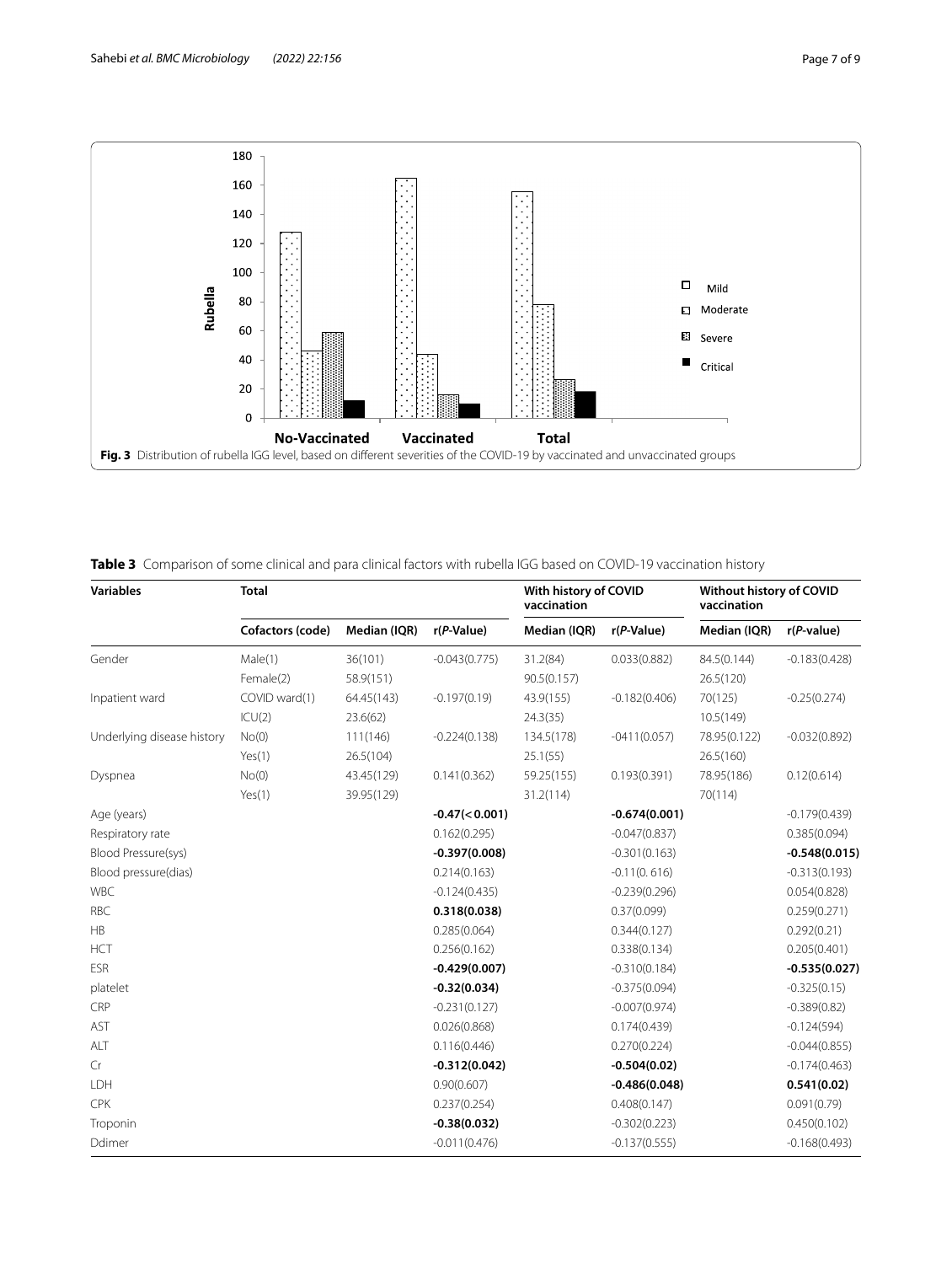similarity between the distributions of base substitution densities in rubella and in each of three fltered SARS-CoV-2 Mutation Annotation Formats (MAFs) as well as a similarity in several prevailing types of base substitutions [[20\]](#page-8-15).

According to Anbarasua and colleagues, even though COVID 19 is impacting all aspects of life, the interesting scenario is slight symptoms in the young; mainly in children under 10 years of age, of note this age group is the most susceptible to infectious diseases [\[1\]](#page-8-0). So, it seems the extensive pediatric MMR vaccination schedule is efective in their safety and widespread vaccination is effective in their safety against COVID-19  $[1]$  $[1]$ . They agreed that mass neonatal vaccination with MMR vaccines globally might result in innate immune responses leading to induction of interferons (IFN)s and NK cells, thus ofering non-specifc immunity against COVID- 19 virus in children [\[1,](#page-8-0) [17\]](#page-8-14). In confrmation of this theory, it was reported that milder symptoms observed in the 955 sailors on the USS Roosevelt navy who tested positive for COVID-19 (only one hospitalization) may have been due to the fact that all US navy recruits were compulsorily vaccinated with MMR [[11\]](#page-8-7).

However, a limited number of researchers disagreed with cross-reactivity efect in live vaccines including MMR and BCG and they have emphasized that some countries like Iran and Latin American countries, e.g., Chile, Argentina, and Ecuador, maintain 90% vaccine coverage, which started BCG vaccination in 1985 or even earlier, still have high mortality from COVID-19 [[21](#page-8-16), [22](#page-8-24)]. Also since the other set of live vaccines (BCG, polio, rotavirus, and chickenpox) also are administered at less than 1 year of age, this could result in a cumulative efect [\[23](#page-8-17)]. In confrmation of the lack of MMR vaccination efect in the prevention of more severe COVID -19 diseases, Lundberg and colleagues (in a study on health care workers (2021) proposed that MMR-vaccination up to 2.5 years prior affords no considerable protective effect against COVID-19 infection. However, in sex-stratifed analyses, recently MMR-vaccinated men had 57% vaccine efectiveness at preventing symptomatic disease  $(P=0.006)$ [[28\]](#page-8-25).

In our study, analyses was based on the rubella IGG titer (not MMR vaccination), and its measurement was conducted in the frst 24 to 48 h of hospitalization. Although patients who are hospitalized due to COVID-19 show relatively more severe cases or underlying diseases, hospitalized patients also have diferent groups in disease severity.

The high level of rubella IGG titers in the age group under 44 years (individuals included in the 2003 national MR vaccination) and the presence of strong interaction between the individuals under 44 years and the rubella IGG level on the milder of the COVID-19 disease, the possibility of vaccine cumulative efect (including mumps, polio, BCG, etc.) could be rejected.

On the other hand, the increase in the rubella IGG titer is not always due to vaccination, natural circulation of the virus as a natural booster has played a major role in increasing antibodies [[15](#page-8-12)] and it is well known that vaccine-induced immunity is lower than that resulting from natural exposure to the wild virus, and there are indications that vaccine-induced rubella immunity declines over time among those who received a single dose of vaccine [\[29](#page-8-26)].

One of the limitations of the present study was the low sample size. It is recommended to perform predictive analysis and diagnostic accuracy in studies with larger sample size (above 100 cases).

#### **Conclusion**

In conclusion, MR vaccination seems to have a positive efect in the occurrence of milder cases of coronavirus disease 2019, emphasizing that, the specifc efect of the rubella IGG (natural or acquired immunity) titers is determining. COVID- 19 vaccination with higher rubella IGG titer, provoke reduction on the severity of the disease as well.

#### **Acknowledgements**

The authors wish to thank the all patients for their collaboration with the research team.

#### **Authors' contributions**

L.S and F.Gh: Writing proposal. M.H, A.A and F.SN: data gathering. L.S: Administration Manager. F.Gh and S.FGh.: Clinical manager. A.A: Para clinical manager. L.S: Statistical analysis. L.S and N.F: Writing draft. F.Gh: Editing manuscript. All authors: reviewing and confrming. All authors read and approved the fnal manuscript.

#### **Funding**

Not applicable.

#### **Availability of data and materials**

The datasets used during the current study available from the corresponding author on reasonable request.

#### **Declarations**

#### **Ethics approval and consent to participate**

This article was the result of a research project approved by the Tehran university of medical sciences (code:1400–1152-51905) and the Ethics Committee (code: IR.TUMS.IKHC.REC.1400.112).

All methods were performed in accordance with the relevant guidelines and regulations by including a statement in ethical approval contract and in accordance with the declarations of Helsinki. Informed consent was obtained from all subjects.

#### **Consent for publication**

Not applicable.

#### **Competing interests**

Not applicable.